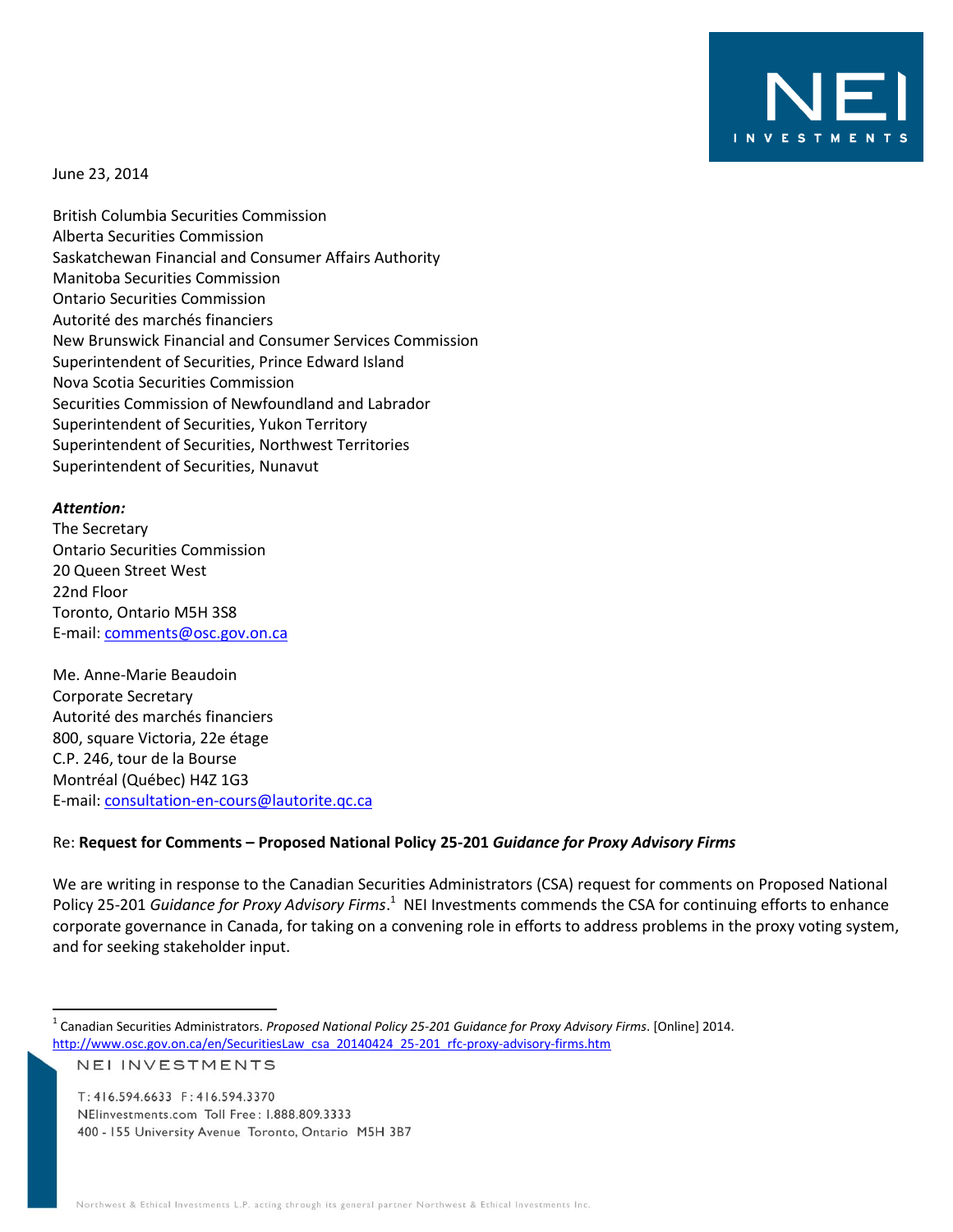With approximately \$6 billion in assets under management, NEI Investments' approach to investing incorporates the thesis that companies integrating best environmental, social and governance (ESG) practices into their strategy and operations will build long-term sustainable value for all stakeholders and provide higher risk-adjusted returns to shareholders. We participate in this consultation as an investment institution undertaking engaged proxy voting. At NEI Investments, wherever we are legally permitted to do so, we vote every one of our proxies according to a detailed set of proxy voting guidelines that are updated regularly and are publicly available.<sup>2</sup> While we use a proxy advisory firm to facilitate research and voting, inhouse staff members are responsible for analyzing and executing every vote.<sup>3</sup> We also solicit opinions from our external portfolio managers in addition to engaging directly with issuers and our proxy advisors.

In the following pages we set out our comments and recommendations on the issues raised in Proposed National Policy 25- 201. Since our initial submission to the CSA on the topic in 2012, we submitted comments in 2013 to the Governance Research Providers Group's public consultation on new international Best Practice Principles (BPP) for proxy advisory firms, which stemmed from the previous consultation by the European Securities and Markets Authority (ESMA). In light of our understanding that these best practices principles have been adopted and implemented by key proxy advisory firms<sup>4</sup> across all of their operations, we provide general comments on several matters raised in the Proposed Policy, as well as specific feedback on our experience as end-users of the services provided by the proxy advisory firms, linking this input to the questions posed by the CSA as far as possible.

# Does the Guidance meet a priority need?

In our view, it would not be helpful for CSA to issue its own guidance for proxy advisors at this time. Although we have some concerns about proxy voting advisory services, we would question whether this is the biggest priority for regulatory reform within the proxy voting system. We are more concerned about other issues: being able to vote at all in the international context; enhancing the assignment of voting rights so that it is not only more accurate, but also supports and rewards a longterm sustainable value perspective among investors; and creating a system that provides assurance that our shares are being voted in accordance with our instructions. We have no control over these challenges at present, while the extent to which we rely on proxy advisors does lie within our own control. Furthermore, we believe the issues covered by these proposals are of more concern to issuers than to institutional investors. Proxy voting advisors provide important services for investment institutions: proxy voting platform and vote disclosure services are essential to us, and proxy research is extremely useful, especially for international holdings.

Fundamentally, we believe that the international nature of the proxy advisory firms, their clients and the companies covered by the research, necessitates the adoption of international best practices. From our perspective, BPP is a step toward an international good practice framework and should be given the opportunity to evolve before overlaying country-by-country guidance. Such guidance could increase compliance costs for advisors, potentially reducing the number of firms willing or able to serve the Canadian market. Once proxy providers have published compliance statements regarding their BPP responsibilities then a more thorough assessment of any gaps in best practice could be conducted. In the meantime, we believe that the CSA should prioritise addressing problems related to the proxy voting infrastructure. Once the core

 $\overline{\phantom{a}}$ 2 NEI Investments. *Proxy Voting Guidelines*. [Online] 2012. [2014 version forthcoming.]

<https://www.neiinvestments.com/Pages/ESGServices/EngagingCompanies/ProxyVoting.aspx>

<sup>3</sup> Responsible Investment Association. *Canadian Mutual Fund Proxy Voting Survey*. [Online] 2014[. http://riacanada.ca/canadian-mutual-fund-proxy](http://riacanada.ca/canadian-mutual-fund-proxy-voting-survey/)[voting-survey/](http://riacanada.ca/canadian-mutual-fund-proxy-voting-survey/)

<sup>4</sup> Institutional Shareholder Services Inc. (ISS). *ISS Compliance Statement for Best Practice Principles of Shareholder Voting Research & Analysis.* [Online] 2014[. http://www.issgovernance.com/compliance/due-diligence-materials/](http://www.issgovernance.com/compliance/due-diligence-materials/)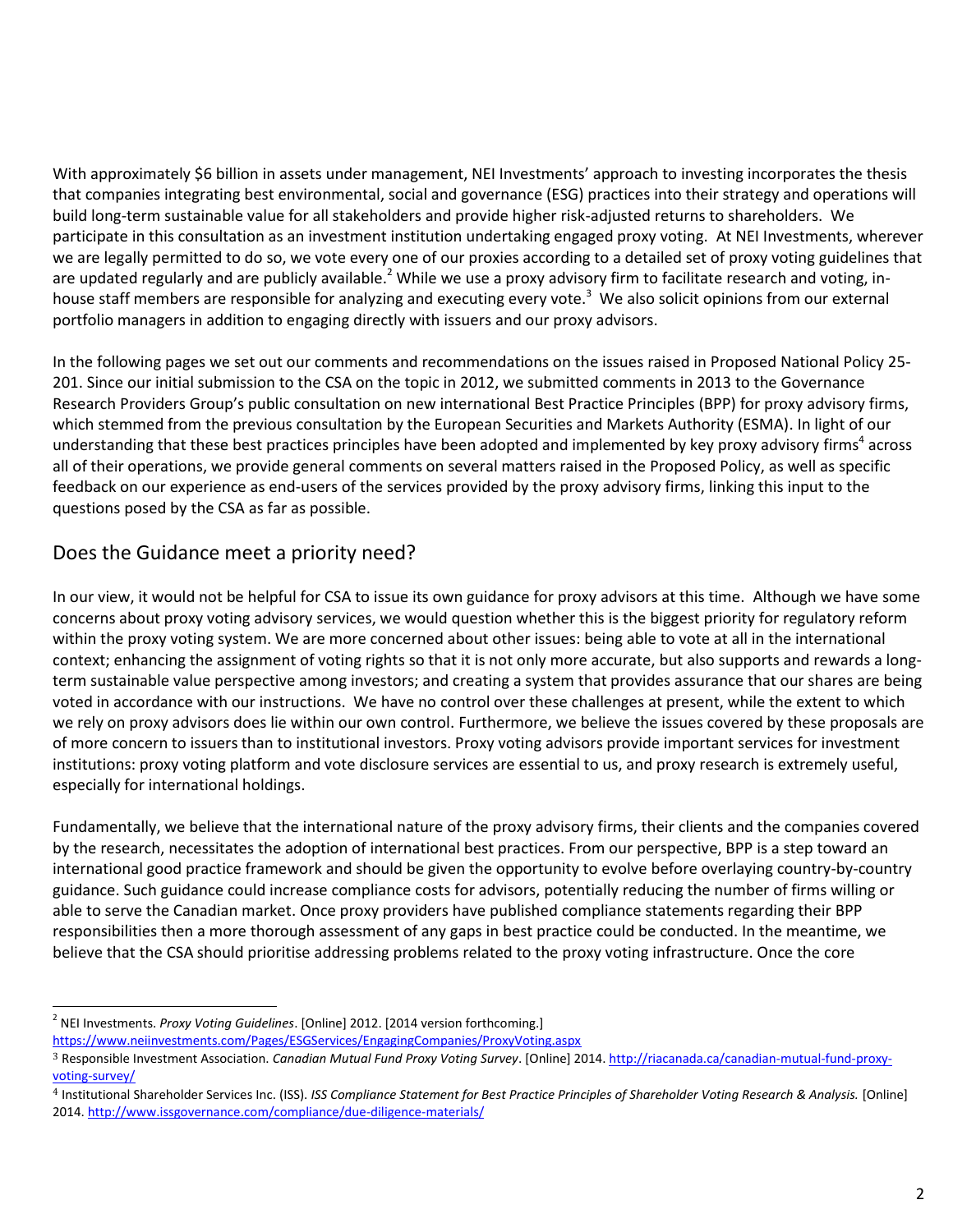structural issues have been addressed then country specific guidance for proxy advisory firms could proceed, as long as it built on and strengthened the current principles and practices embodied in BPP.

While the CSA has been diligently engaging with key stakeholders involved in capital markets, the purpose of the Proposed Policy and its intended outcomes have become difficult to ascertain, challenging the notion that the CSA should provide guidance on the business conduct of service providers contracted by institutional investors, and raising a broader issue regarding the CSA's possible jurisdiction over service providers to other stakeholders, such as corporate issuers. Since corporate issuers utilize third-party executive compensation and recruitment consultants, might the CSA also be expected to provide guidance to those service providers? In the case of executive compensation consultants, the pay structures they recommend for senior executives play a key role in incentivizing performance and risk-taking, which can have a far more significant material impact on a company than any voting advice provided by proxy advisory firms to investors. Executive recruitment firm fees are often based upon a percentage of the final salary of the new hire, potentially incentivizing those firms to promote more expensive candidates over more competent ones, again with significant impacts for long-term value creation.

We firmly believe that providing guidance for proxy advisory firms should be a lower priority than resolving proxy voting infrastructure problems. If, after resolving these problems, the CSA has capacity to develop guidance for service providers, then the scope of this effort should include firms that provide services to investors *and* issuers.

# Specific Comments

### *Q1. Do you agree with the recommended practices for proxy advisory firms? Please explain.*

We are not convinced that any material concerns exist with regard to proxy advisory firms' operations, therefore, we do not believe that the Proposed Policy is needed at this time. As noted above, we believe the basic premise that the CSA should be providing guidance to service providers of institutional investors is largely invalid. The CSA should pend this premature effort in light of the progress made at the international level through the publication of BPP. Once the effectiveness of BPP has been tested, the CSA could publicly support it, or if necessary offer limited additional guidance for the Canadian context to address any weaknesses in the framework. We suggest the CSA should analyze the proxy advisory firms' BPP compliance statements and conduct a gap analysis to ensure that any country-by-country guidance builds on and strengthens BPP.

#### *Q2. Are there any material concerns with proxy advisory firms that are not covered in the Proposed Policy? Please explain.*

As noted above, we do not believe the Proposed Policy fulfils a need at present.

#### *Q3. Will the Proposed Policy promote meaningful disclosure to the proxy advisory firms' clients, market participants and the public? If not, what additional information should be disclosed?*

As not all the first BPP compliance statements of the international proxy advisory firms had been published as of mid-June 2014, it is premature to comment on this question.

*Q4. We encourage proxy advisory firms to consider designating a person to assist with addressing conflicts of interest. Should we also encourage proxy advisory firms to have the person assist with addressing determination of vote recommendations, development of proxy voting guidelines and communication matters?*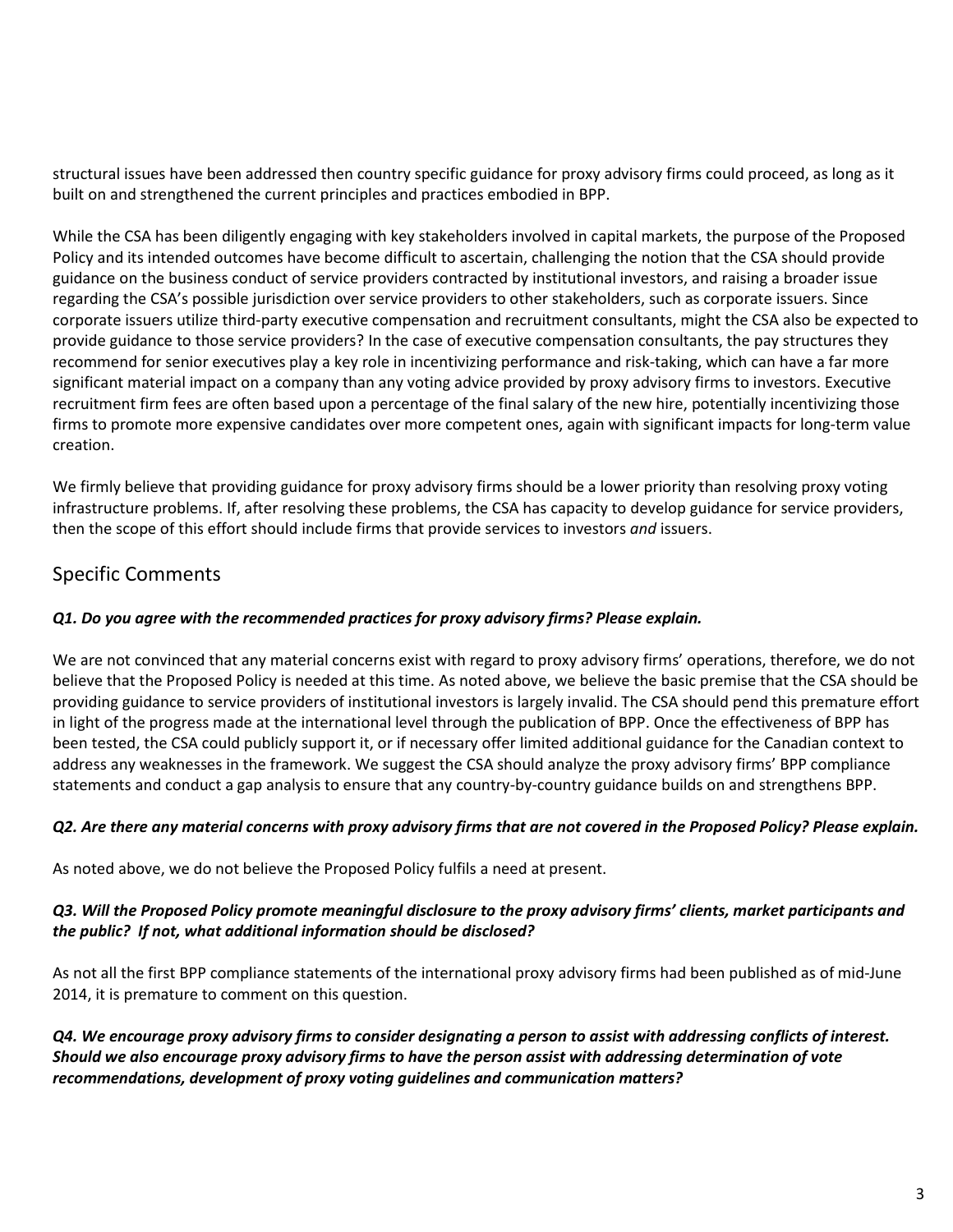We support efforts to address potential conflicts of interest but consider this guidance to be overly prescriptive. The question of how proxy advisors structure these efforts is a day-to-day business operations matter for individual firms to determine.

### *Q5. We expect proxy advisory firms to disclose their approach regarding dialogue or contact with issuers when they prepare vote recommendations. Should we also encourage proxy advisory firms to engage with issuers during this process? If so, what should be the objectives and format of such engagement?*

We believe engagement with issuers is the responsibility of investors, not proxy advisory firms. Proxy advisory firms may choose to limit or avoid contact with issuers as a matter of principle or for day-to-day business operations reasons. Where dialogue does take place as part of the proxy advisory firm's research processes, we believe it should be disclosed, and that it should be restricted to fact-checking, as other forms of engagement may create potential for conflict of interest. We note that advisors would need to undertake less fact-checking dialogue if issuers provided clearer disclosure for proxy analysts.

### *Q6. A proxy advisory firm may provide automatic vote services to a client based on the proxy advisory firm's proxy voting guidelines. Should we encourage proxy advisory firms to consider obtaining confirmation that the client has reviewed and agreed with the proxy advisory firm's proxy voting guidelines leading to vote recommendations? If so, should we encourage proxy advisory firms to consider obtaining such confirmation annually and following any amendments to the proxy advisory firm's proxy voting guidelines?*

We develop our own proxy voting guidelines, which are implemented by our proxy advisor. It is clearly incumbent upon us to understand our own guidelines. Additional guidance on obtaining confirmation is moot where an investment institution that has contracted with an advisor for implementation of its own proxy voting guidelines.

Where a client is using the proxy advisor's house guidelines and the automatic voting service, the consequences of failure to obtain confirmation are not articulated in the Proposed Policy. Should a proxy advisor suspend voting on behalf of a client that has not provided the required confirmation? How would a proxy advisory firm be sanctioned if it failed to obtain confirmation from a client? How would confirmation be actualized in a meaningful way? As this proposal raises more questions than it answers, we question its practicality and relevance, either as a one-time or annual procedure.

## Conclusion

While we appreciate the complicated context in which CSA is seeking to enhance proxy advisory firms' operations, we suggest that reforming the proxy voting infrastructure is a far more important priority. We recommend postponing further consultation on the Proposed Policy until the proxy advisory firms have published compliance statements under BPP, allowing a more comprehensive and accurate assessment of any gaps in good practice that require further guidance.

Should you have any questions with regard to this submission, please do not hesitate to contact Michelle de Cordova, Director, Corporate Engagement & Public Policy [\(mdecordova@NEIinvestments.com,](mailto:mdecordova@NEIinvestments.com) 604-742-8319).